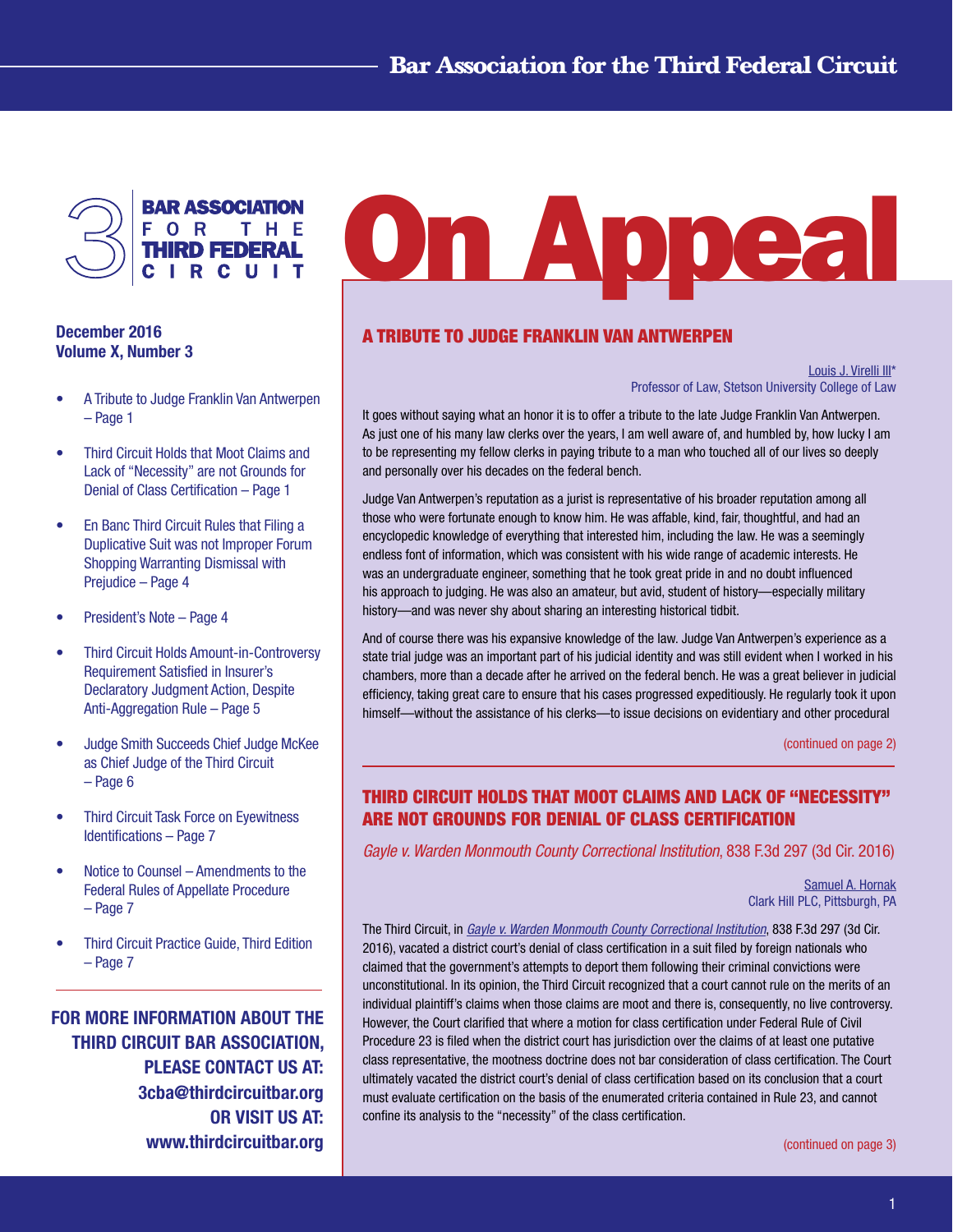

# <span id="page-1-0"></span>A TRIBUTE TO JUDGE FRANKLIN VAN ANTWERPEN

— continued from page 1

issues that he commonly faced as a state judge. This was both an act of judicial expediency and one of mercy to his clerks, as it allowed them more time to ascend the inevitable (and steep) learning curve of a new judicial clerk without threatening the Judge's commitment to timely managing his docket.

Never was this more apparent than when two capital habeas petitions found their way to the Judge's desk during my year in chambers. One of my co-clerks and I spent weeks struggling with the voluminous records, complex procedural rules, and substantive constitutional claims in those petitions, and never once did Judge Van Antwerpen pressure us to work faster or make us feel as if our (considerable investment of) time was not well spent. He appreciated the magnitude of the decisions he was being asked to make and was intent on making sure that his clerks could put the necessary amount of effort into those petitions to ensure that his ultimate decision was properly informed and supported. (It also helped a great deal that our third co-clerk was willing and able to take up the slack to ensure that the Judge's remaining docket did not come to a grinding halt.) The process of working through that petition for Judge Van Antwerpen left a lasting impression on me as a lawyer and, now, as a law professor. In addition to his dedication and analytic rigor, he taught us about the human side of the judiciary; the Judge's approach to those petitions revealed a striking combination of personal empathy and faith in the rule of law.

None of these revelations are at all surprising, of course, for those of us who knew Judge Van Antwerpen personally. The memories that will remain with me most profoundly as I think back on my time in the Judge's chambers are of his unwavering generosity and humanity, both of which were evident in his commitment to the local community and to his chambers family. The Judge was an enormous figure in Pennsylvania's Lehigh Valley, and earned his reputation by being a powerful voice for those in need. Before first taking the bench on the Northampton County Court of Common Pleas, he served indigent clients as an attorney for the Northampton County Legal Aid Society, a position he remained immensely proud of throughout his judicial career. He also had a deep commitment to criminal justice. While a federal judge, he served as Chairman of the Criminal Business Committee of the U.S. District Court and as a member of the Defender Services Committee of the Judicial Conference of the United States, where he was a vocal advocate for higher reimbursement rates for attorneys representing indigent defendants.

The community that the Judge served most directly was the one he created in his own chambers. Being the only sitting federal judge in Easton, Pennsylvania, Judge Van Antwerpen presided over a unique—and special—professional community. He was the centerpiece of the Easton courthouse, and the Judge took responsibility for, and great pride in, creating an inclusive and collaborative environment for everyone who worked there. This was especially true of his law clerks, whom Judge Van Antwerpen took obvious pride in mentoring. There were weekly Friday lunches, often at his beloved Pomfret Club, and countless conversations about everything from families and career choices to history and current events. He was an eager listener and an even better story teller. He imparted wisdom freely and with an ease and a joy that could not be matched, while helping develop us into well-trained, big-thinking and morally-grounded lawyers. Judge Van Antwerpen was not only a wonderful judge and public servant, he was a true mentor and teacher. While his passing is a great loss to the legal community, his greatest legacy will be the great many of us who are better lawyers and people for having known him.

\* Professor Virelli served as a clerk in Judge Van Antwerpen's chambers during the 2000-2001 term. I would like to thank Sarah Beal, Heather Daly, and Jennifer Karmonick for their assistance with this tribute and for making the 2000-2001 term such a fun and memorable experience.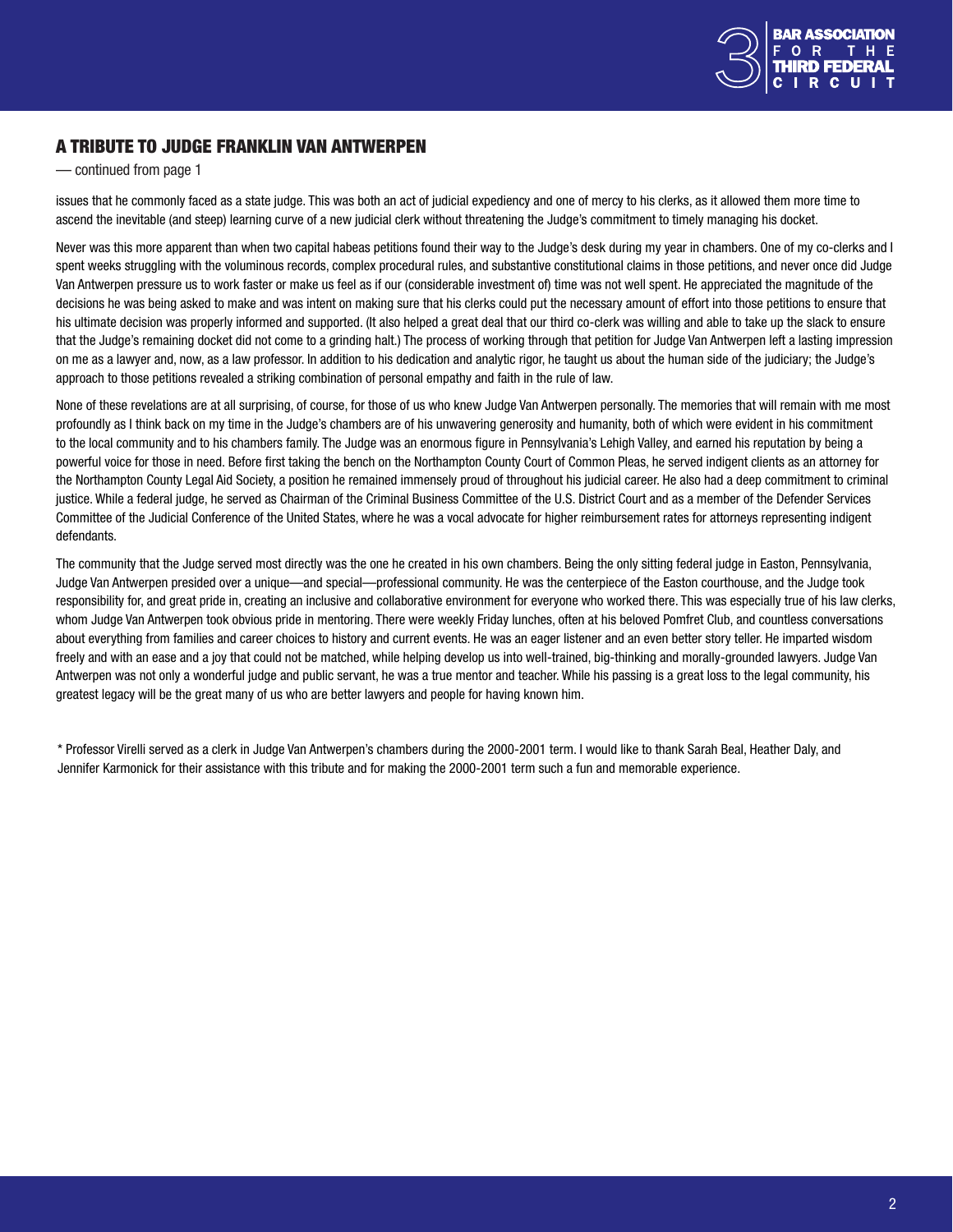

## <span id="page-2-0"></span>THIRD CIRCUIT HOLDS THAT MOOT CLAIMS AND LACK OF "NECESSITY" ARE NOT GROUNDS FOR DENIAL OF CLASS CERTIFICATION

— continued from page 1

#### Underlying Litigation

Three foreign nationals brought a purported class action in the U.S. District Court for the District of New Jersey, challenging the constitutionality of 8 U.S.C. § 1226(c), the section of the Immigration and Nationality Act mandating the detention of aliens who have committed specific crimes. Each individual plaintiff sought relief from this mandatory detention in a putative class action, for themselves and on behalf of "all individuals in New Jersey who are or will be detained by 8 U.S.C. § 1226(c)." The district court ruled on the merits of the claim in two stages. Initially, it held that a court does not violate substantive due process principles when it fails to hold a hearing (known as a *Joseph* hearing) on issues other than whether the foreign national falls within the Section 1226(c) categories requiring mandatory detention. Subsequently, the court ruled on the adequacy of the procedures in such a hearing and held, *inter alia*, (1) that the form used by the government was constitutionally deficient; and (2) that *Joseph* hearings violate due process by not placing the initial burden on the government. The district court then denied the third motion to certify a class on the basis that it was "unnecessary" in light of the ruling on the merits, the injunctive components of which would purportedly benefit all putative class members.

#### On Appeal

The foreign nationals, on appeal, challenged the merits of the district court's due process rulings, as well as the court's denial of the motion to certify a class. Recognizing that, in order for a court to have jurisdiction over the merits of an action, the parties must have a personal stake throughout the litigation, and acknowledging that all three foreign nationals were released on bond prior to the district court's ruling on the merits, all parties conceded on appeal that the district court lacked the authority to reach the merits in the underlying litigation. Because the individual claims were moot at the time of the ruling on the merits, the Court agreed that the mootness doctrine barred the district court's consideration of the individual plaintiffs' claims and vacated the underlying district court judgment.

However, the Court held that the district court was still permitted to rule on the motion to certify because a different mootness standard governs

class certification. The Court noted that this case invoked a long-established exception to the mootness doctrine—instances where the motion to certify a class was filed when at least one putative class representative had a live claim. In such circumstances, the district court has jurisdiction to consider class certification, notwithstanding the fact that the putative representatives' claims had become moot. The Court recognized that other Courts of Appeals have held that plaintiffs' individual claims must remain alive at the time when a motion to certify a class is actually decided, but adopted a different approach and held that such class claims could survive as long as jurisdiction over the individual claims was proper when a motion to certify was filed. Because the individual claims were still alive when the first of three motions to certify a class was filed (and because the third, operative motion related back to the first), the Court held that the district court had jurisdiction to consider the motion to certify a class.

The Court ultimately vacated the district court's class certification denial, but not because of any jurisdictional or mootness issues. Instead, the Court held that the district court erred in denying the motion on the basis that certification was not "necessary"—which is not an express requirement of Rule 23—and because the criteria that the district court was required to consider were wholly absent from its opinion. Specifically, the district court erred in failing to consider the basic requirements of numerosity, commonality, typicality and the ability of the representatives to fairly and adequately protect the interests of the putative class. A denial of certification based on lack of necessity directly contravenes *Geraghty v. U.S. Parole Commission*, 579 F.2d 238, 252 (3d Cir. 1978), where the Court held that a party seeking class certification "need not … prove that certification is necessary, but only that there was compliance with the prerequisites of Rule 23." The Court held that "necessity is not a freestanding requirement justifying the denial of class certification. However, it may be considered to the extent it is relevant to the enumerated Rule 23 criteria, including that final injunctive relief or corresponding declaratory relief be appropriate respecting the class as a whole." The Court cautioned that the "circumstances in which classwide relief offers no further benefit … will

be rare and courts should exercise great caution before denying class certification on that basis." The Court also admonished district courts that in order to "facilitate appellate review, courts should make explicit findings before denying class certification on the ground that classwide relief is not appropriate."

#### Conclusion

The Court's decision is important in several respects. Although the Court held fast to the principle that courts can only reach the merits of individual claims where there is a live controversy, it reaffirmed that a court can rule on a motion for class certification as long as the motion was filed when at least one putative class representative maintained a live individual claim. On the latter point, the Court noted a circuit split and hinted that review by the Court *en banc* or by the Supreme Court could be warranted. In addition, and of particular relevance to practitioners and district courts, the Court emphasized the importance of district courts tracking the analytical points under Rule 23 and making detailed findings in the course of that analysis—especially if a motion for class certification is denied.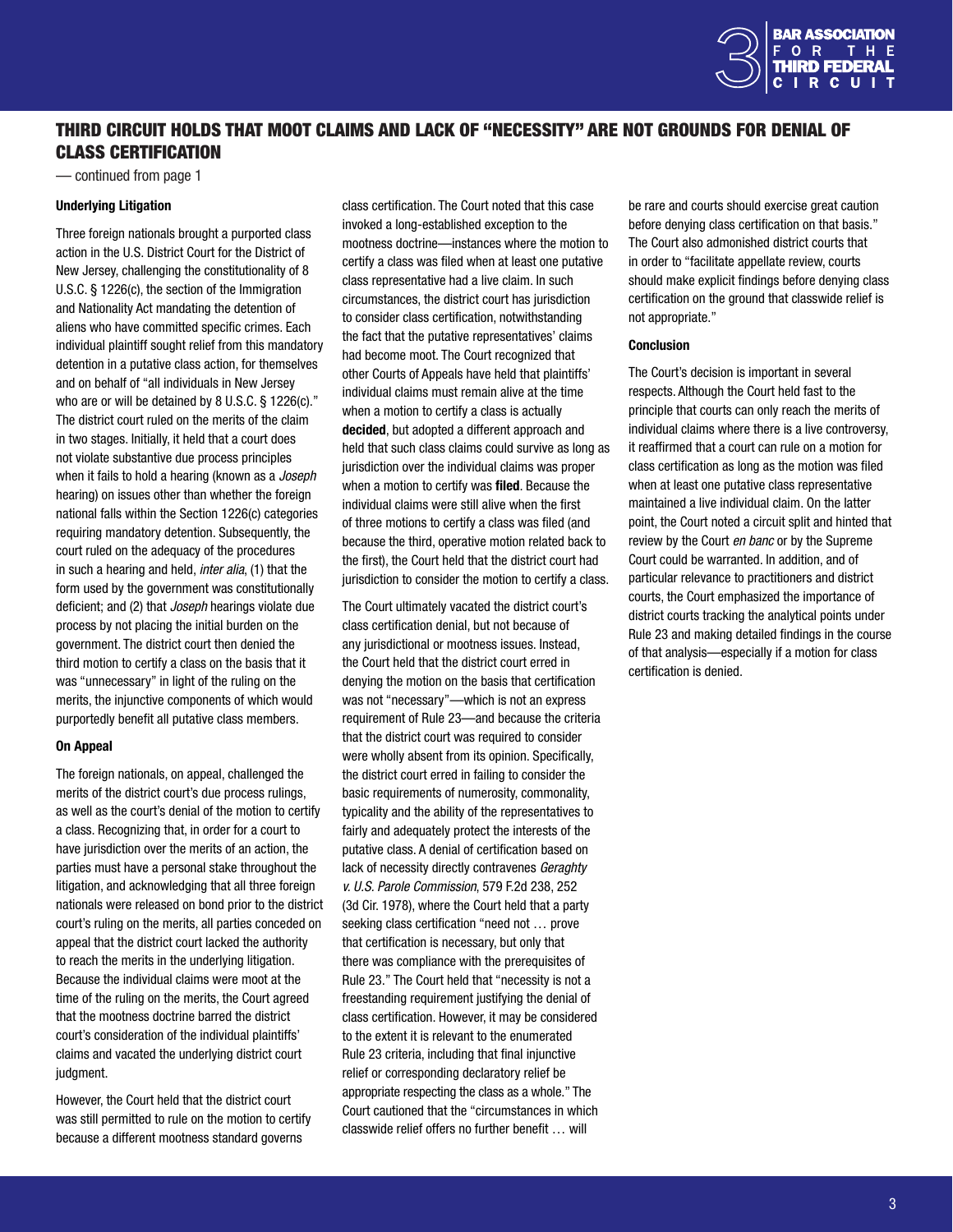

# EN BANC THIRD CIRCUIT RULES THAT FILING A DUPLICATIVE SUIT WAS NOT IMPROPER FORUM SHOPPING WARRANTING DISMISSAL WITH PREJUDICE

*Chavez v. Dole Food Co.*, 836 F.3d 205 (3d Cir. 2016) (en banc)

Which side wins can depend on which court decides. Different courts apply different bodies of law, and sometimes those differences will change the outcome. That basic reality creates powerful incentives for litigants to get their cases into the courts where they believe they will win—to forum shop. When they do, then courts have to decide which forum-choosing efforts are allowed and which are not.

That is the main issue the en banc Third Circuit took up in *[Chavez v. Dole Food Co.](http://www2.ca3.uscourts.gov/opinarch/134144p1.pdf)*, 836 F.3d 205 (3d Cir. 2016). The Court unanimously held that the district court abused its discretion when it applied the first-filed rule to dismiss a suit with prejudice. Reversing the panel outcome, the Court concluded that the plaintiff's decision to file a duplicative suit in a second forum did not justify a with-prejudice dismissal that would result in no court reaching the merits of the suit.

The *Chavez* case began as civil suits brought in 1993 by Latin American farmworkers who alleged that the defendants knowingly exposed them to toxic pesticides. More than two decades of procedural wrangling followed, resulting in a string of transfers and dismissals and refilings in various courts described by the Third Circuit as "byzantine."

In 2011, the plaintiffs began another round in the fight by filing suit in a Louisiana federal district court. The defendants moved for summary judgment, arguing that this suit was time-barred under Louisiana law. The plaintiffs feared that the Louisiana court would rule that their suit was untimely, so to hedge their bets they filed essentially the same suit in Delaware, where they believed their suit would not be time-barred. The defendants moved to dismiss the Delaware suit based on the first-filed rule, arguing that the Delaware court should defer to the earlier-filed Louisiana suit. The district court agreed and dismissed the Delaware suit with prejudice. A divided Third Circuit panel affirmed, ruling that the with-prejudice dismissal was warranted because filing the duplicative Delaware suit was "blatantly forum shopping." But the Court granted the plaintiffs' petition for en banc rehearing and unanimously reversed.

[Matthew Stiegler](http://www.stieglerlaw.com/attorney-profile.html) Law Office of Matthew Stiegler, Philadelphia, PA

The en banc opinion turned on two related questions: whether filing the second suit was improper forum shopping, and whether dismissal with prejudice was permissible here. It answered "no" to both.

As to forum shopping, the Court explained:

While reasonable minds may differ about what constitutes forum shopping in any particular case, the term generally denotes some attempt to gain an unfair or unmerited advantage in the litigation process. But here, the plaintiffs were indifferent as to *which* court would hear their claims; they simply wanted *a* court to hear their claims.

The Court observed that the plaintiffs gained no advantage by filing in two jurisdictions, and concluded they were "not trying to game the system" since they just wanted one court to hear the merits of their case.

As to dismissal with prejudice, it instructed that district courts applying the equitable first-filed rule "should generally avoid terminating a claim … that has not been, and may not be, heard by another court." In the "vast majority" of cases, the Court explained, a court enforcing the first-filed rule should stay or transfer the second suit: "A dismissal *with prejudice* will almost always be an abuse of discretion."

The Court left the door open for with-prejudice dismissal if the second suit is harassing or caused by the plaintiff's own failure to follow the rules in the first suit. It also said a with-prejudice dismissal could be merited by "[b]latant forum shopping or gamesmanship."

*Chavez* is unlikely to provide definitive answers about forum shopping issues to future litigants. Many future defendants will have little trouble arguing that the plaintiff gained some advantage by filing the second suit, and even less trouble arguing that the alleged forum shopping is "blatant." But even if *Chavez* does little to stem future litigation over forum shopping, it does send a clear signal to district courts that with-prejudice dismissals should be rare.

## President's Note

Peter Goldberger, President, Third Circuit Bar Association

As my two-year term as President of the Bar Association of the Third Federal Circuit draws to a close, I am pleased to have a final opportunity to highlight a few of the accomplishments of our Association and to introduce the contents of our always-excellent Newsletter. With this issue, we welcome our new Chief Judge, Hon. D. Brooks Smith, and note his predecessor, Chief Judge McKee's proactive establishment of a Task Force on Eye-Witness Identification to help avoid miscarriages of justice before they occur by applying best practices in the stationhouse and courtroom alike.

The articles in this issue deftly summarize a few of the most important recent Third Circuit decisions on aspects of civil procedure. Samuel Hornak explains the *Gayle* decision, explicating why a class action can survive a mootness challenge that could be fatal to the justiciability of an individual class representative's claim. Matt Stiegler illuminates the en banc *Chavez* decision, which explains why filing a protective action in a second jurisdiction is not necessarily improper forum-shopping and why the second action, even if apparently barred by the first-filed rule, should not be dismissed with prejudice. Patrick Yingling (one of the hardworking volunteer editors of this newsletter) writes about the *Auto-Owners Insurance* case, aptly illustrating when the amount-in-controversy requirement properly looks at the collective value of multiple claims, notwithstanding the general rule against aggregation. These cases collectively demonstrate once again how our Circuit generally takes a practical approach to litigation issues that favors keeping the courthouse door open to individuals with potentially meritorious claims.

Shorter notices in this issue also remind us of recent Rules changes and tell you how you can get your own copy of the latest, revised edition of the Association's invaluable Practice Guide. (Perhaps this is the place to remind everyone to renew their memberships for 2017, as we welcome Chip Becker, of Philadelphia's Kline & Specter, as the 3CBA's new president for 2017-2018. Chip will lead our participation in the Circuit's Judicial Conference, to be held in Lancaster, Pa., in April.)

Finally, all will want to read Prof. Louis Virelli's apt tribute to Senior Circuit Judge Franklin S. Van Antwerpen, who died in July at age 75. I can second Lou's remarks about what a kind-hearted person, as well as an astute judge, he was. Our profile of Judge Leonard I. Garth, whom we also lost recently at the age of 95, will appear in the next issue.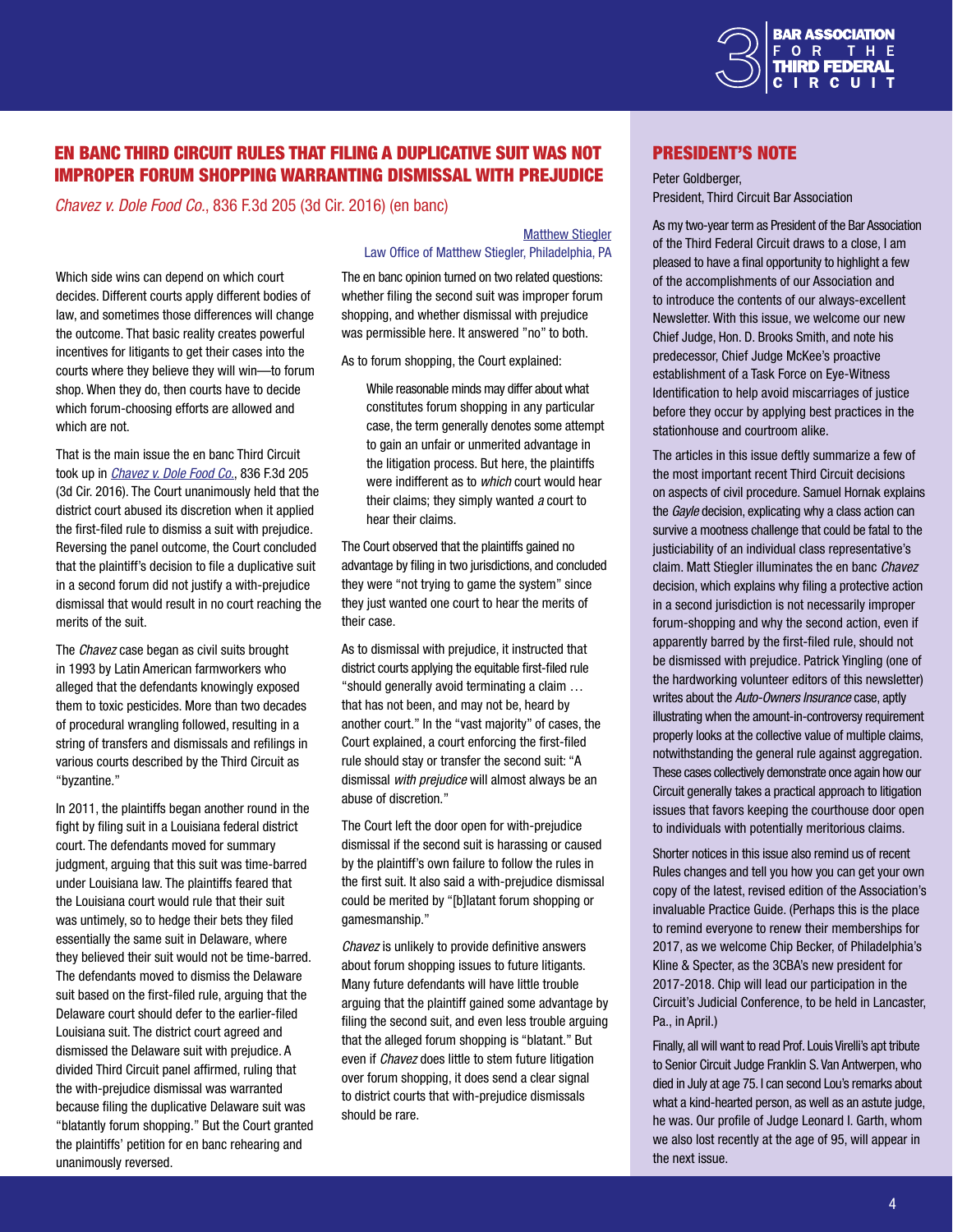

# THIRD CIRCUIT HOLDS AMOUNT-IN-CONTROVERSY REQUIREMENT SATISFIED IN INSURER'S DECLARATORY JUDGMENT ACTION, DESPITE ANTI-AGGREGATION RULE

*Auto-Owners Ins. Co. v. Stevens & Ricci Inc.*, 835 F.3d 388 (3d Cir. 2016)

#### [M. Patrick Yingling](https://www.reedsmith.com/Patrick_Yingling/) Reed Smith LLP, Chicago, IL

In *[Auto-Owners Insurance Co. v. Stevens & Ricci Inc.](http://www2.ca3.uscourts.gov/opinarch/152080p.pdf)*, 835 F.3d 388 (3d Cir. 2016), the Third Circuit ruled that the amount-in-controversy requirement of 28 U.S.C. § 1332(a) was satisfied in an insurer's declaratory judgment action pertaining to coverage for an insured's settlement costs in defending a class action, even though no member of the underlying class had a claim in excess of \$75,000. The Court recognized that separate claims cannot be aggregated for purposes of determining the amount in controversy, but reasoned that the amount in a declaratory judgment action should be measured by the "object of the litigation" from the plaintiff's perspective, which in this case was the full amount the insurer might owe to the insured.

The underlying class action involved a claim that the insured, Stevens & Ricci Inc., violated the Telephone Consumer Protection Act by sending nearly 19,000 unsolicited fax advertisements. With statutory damages of \$500 per fax, a finding of liability could have resulted in a damage award of \$9.5 million, even before trebling. The parties eventually settled for \$2 million.

Prior to the settlement, Stevens & Ricci's insurer, Auto-Owners Insurance Company, filed a declaratory judgment action against Stevens & Ricci and the named plaintiff in the underlying action, Hymed Group Corporation. Auto-Owners sought a declaration that the policy did not provide coverage and that Auto-Owners did not owe Stevens & Ricci any duty to defend or indemnify. Auto-Owners asserted that the court had diversity jurisdiction under § 1332(a). Auto-Owners alleged that the amount-in-controversy exceeded \$75,000 because the statutory damages in the underlying action were \$500 per violation and more than 40 recipients had received the unsolicited faxes. The district court, on summary judgment, agreed with Auto-Owners that the policy did not cover the underlying litigation.

On appeal, in an opinion authored by Judge Jordan and joined by Judge Hardiman, the panel majority addressed Hymed's argument that the individual claims in the underlying action had been improperly aggregated to push the matter across the \$75,000 jurisdictional threshold. The majority acknowledged that, generally speaking, the claims of several plaintiffs cannot be aggregated for purposes of determining the amount in controversy, *Werwinski v. Ford Motor Co.*, 286 F.3d 661, 666 (3d Cir. 2002), and that the amount-in-controversy for declaratory judgment actions is "measured by the value of the object of the litigation," *Hunt v. Wash. State Apple Advert. Comm'n*, 432 U.S. 333 (1977). The Court thus recognized that it was presented with the question of whether the case was properly viewed as a dispute between Auto-Owners and the many class members—which would give rise to aggregation problems—or as a dispute between Auto-Owners and its insured concerning its overall obligation to defend and indemnify under the policy.

In ruling that the latter is the proper view of the case, the Court looked to *Meridian Security Insurance Company v. Sadowski*, 441 F.3d 536, 539 (7th Cir. 2006), a similar case where the Seventh Circuit ruled that "Ithe insurer] has not aggregated multiple parties' claims" and that "[f]rom its perspective there is only one claim—by its insured, for the sum of defense and indemnity costs." The Seventh Circuit held that "the anti-aggregation rule does not apply … just because the unitary controversy between these parties reflects the sum of many smaller controversies." The Third Circuit panel majority agreed with this reasoning, stating that when the case is viewed "from the perspective of the insurer at the time of filing of the declaratory judgment complaint, Auto-Owners's quarrel was with Stevens & Ricci regarding its indemnity obligation under the Policy" and that "[t]he only 'amount in controversy' that the insurer

was then concerned with was its total indemnity and defense obligation; it presumably had no interest in the way the indemnity sum might later be divided among the various class members."

Judge Greenaway, writing in dissent, stated that the majority's approach amounted to an end run around the anti-aggregation rule. Judge Greenaway wrote that *Packard v. Provident National Bank*, 994 F.2d 1039 (3d Cir. 1993), evidenced the Court's long-standing prohibition against measuring the amount in controversy by the defendant's total cost. The majority responded to this point by noting that *Packard* involved a claim by various class members who sought to avoid aggregation problems by arguing that the jurisdictional amount should be measured by the costs to the defendant rather than the damages to each plaintiff—and that the plaintiffs in the case before it, by contrast, did not bring suit against Auto-Owners; instead, Auto-Owners brought suit against its insured and Hymed. According to the majority, then, the plaintiff in the declaratory judgment action (Auto-Owners) was not aggregating claims to meet the amount-in-controversy requirement.

The Court's decision creates an interesting dynamic in insurance coverage disputes where an insurer may be able to bring a declaratory action and invoke federal court jurisdiction, but a plaintiff in an underlying action may not be able to bring a declaratory action and invoke federal court jurisdiction regarding the same insurance coverage dispute. Nonetheless, by clarifying that the amount in controversy is determined from the plaintiff's perspective, the Third Circuit decision in *Auto-Owners* brings certainty and a bright-line rule for district courts to apply going forward.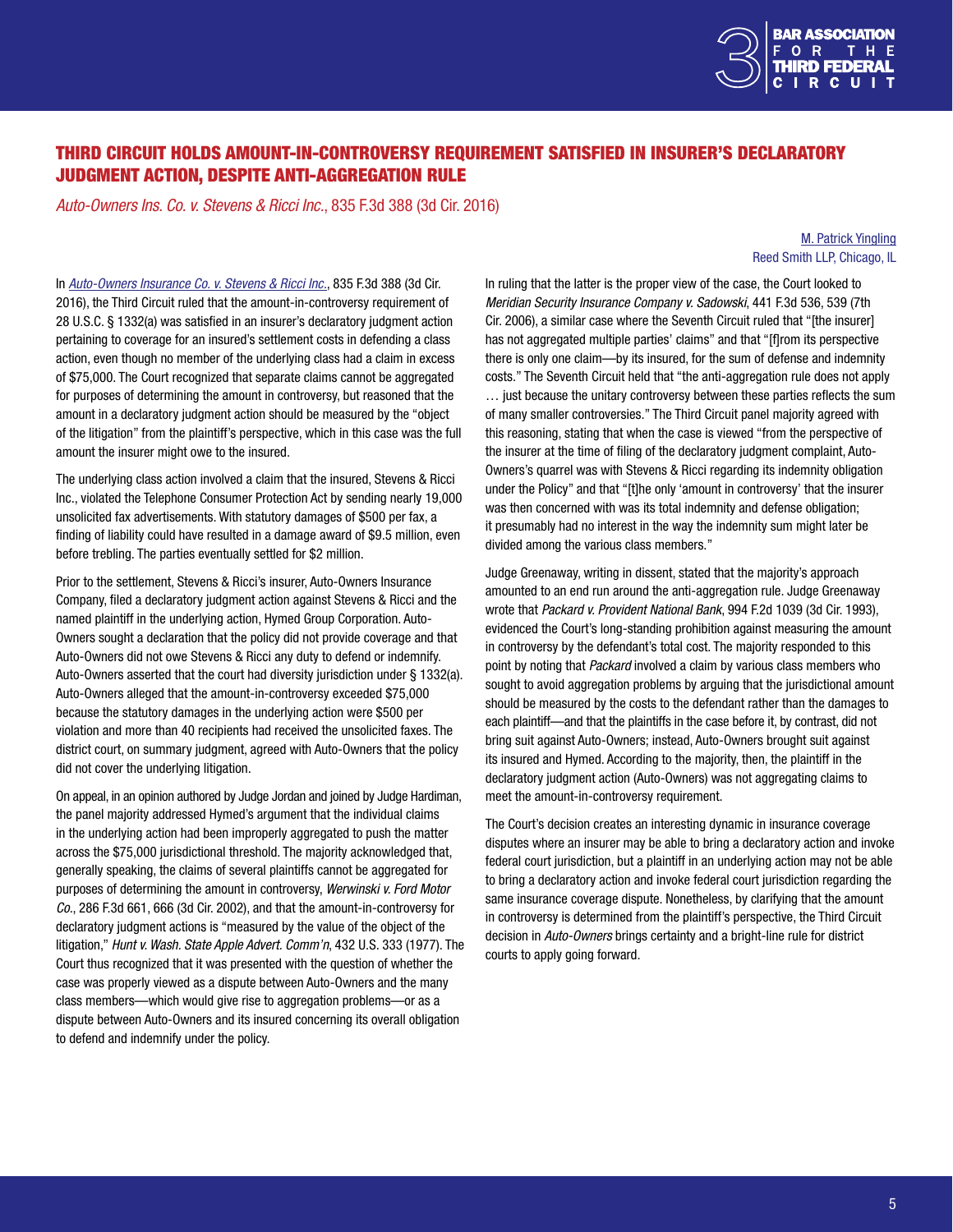

# JUDGE SMITH SUCCEEDS CHIEF JUDGE McKEE AS CHIEF JUDGE OF THE THIRD CIRCUIT

The Honorable D. Brooks Smith succeeded the Honorable Theodore A. McKee to become the thirteenth Chief Judge of the United States Court of Appeals for the Third Circuit on October 1, 2016. The Court considers appeals from federal courts and agencies in Pennsylvania, New Jersey, Delaware, and the Virgin Islands.

Judge Smith commented that "the Third Circuit has had extraordinary chief judges. I have served under six of them during my 28 years as a federal judge, and Ted McKee is a Chief who has demonstrated extraordinary leadership. He is exceptionally collegial, and both his collegiality and his judging exemplify his deep humanity."

Judge Smith joined the Third Circuit in 2002 after serving as Chief Judge of the U.S. District Court for the Western District of Pennsylvania. He also served as a Judge of the Pennsylvania Court of Common Pleas and the District Attorney of Blair County, Pennsylvania. He has been an Adjunct Professor at Penn State University Law School since 2011. He is a graduate of Franklin and Marshall College and Dickinson School of Law and is currently the Chair of the Penn State Law Board of Advisors. Among his many achievements and contributions while serving on the Third Circuit, Judge Smith assisted various government agencies in promoting the rule of law in countries across the globe and has led the nation's Space and Facilities Committee for the U.S. Courts.

"The Third Circuit is fortunate to have at the helm a judge with Brooks Smith's demonstrated record of leadership. Judge Smith led the judiciary through a significant courthouse space reduction plan while also helping us secure a major commitment from Congress to replace aging court facilities around the country," said James C. Duff, the Director of the Administrative Office of the U.S. Courts.

Chief Judge McKee began his term as leader of the Third Circuit in 2010 and joined the Court in 1994. Previous to that, McKee served as a Judge of the Court of Common Pleas of Philadelphia County, General Counsel of the Philadelphia Parking Authority, Deputy City Solicitor for Philadelphia, and an Assistant U.S. Attorney for the Eastern District of Pennsylvania. He has also served the community through organizations such as the Crisis Intervention Network, Concerned Black Men, New Directions for Women, Inc., and the Crime Prevention Association. On September 12, 2016, Chief Judge McKee formed the Third Circuit Task Force on Eyewitness Identifications to study and promote reliable practices for eyewitness identification and to deter unnecessarily suggestive identification procedures, which raise the risk of a wrongful conviction.

Judge Smith said, "Ted McKee is not only my colleague; he is also my dear friend. Following him as Chief Judge of the Third Circuit goes beyond what I would call a 'daunting challenge.' I may be succeeding him, but there is no way I can take his place. I am fortunate that he will continue on the court as an active judge, and as someone I will look to for advice and counsel."

Director Duff added, "For over six years, my friend and colleague Judge Ted McKee has provided outstanding service as a member of the Judicial Conference, which sets policy for the judiciary. Both men uphold a long line of dedicated leaders in the Federal Judiciary from the Third Circuit."

According to federal law, the chief judge of a United States Court of Appeals or District Court is determined by seniority and age. The most senior active judge under the age of 65 may serve as chief judge for a maximum term of seven years or until the age of 70. The Chief Judge of the Third Circuit presides over a court of appeals consisting of as many as fourteen active judges and, at present, ten senior judges. The Chief Judge also serves as the presiding officer of the Judicial Council of the Third Circuit, made up of the six most senior active court of appeals judges and the chief district court judges. The Council is charged with making all necessary and appropriate orders for effective and expeditious administration of justice throughout the Third Circuit.

The Third Circuit Bar Association thanks Judge McKee for his extraordinary leadership and wishes much success to Judge Smith as Chief Judge of the U.S. Court of Appeals for the Third Circuit.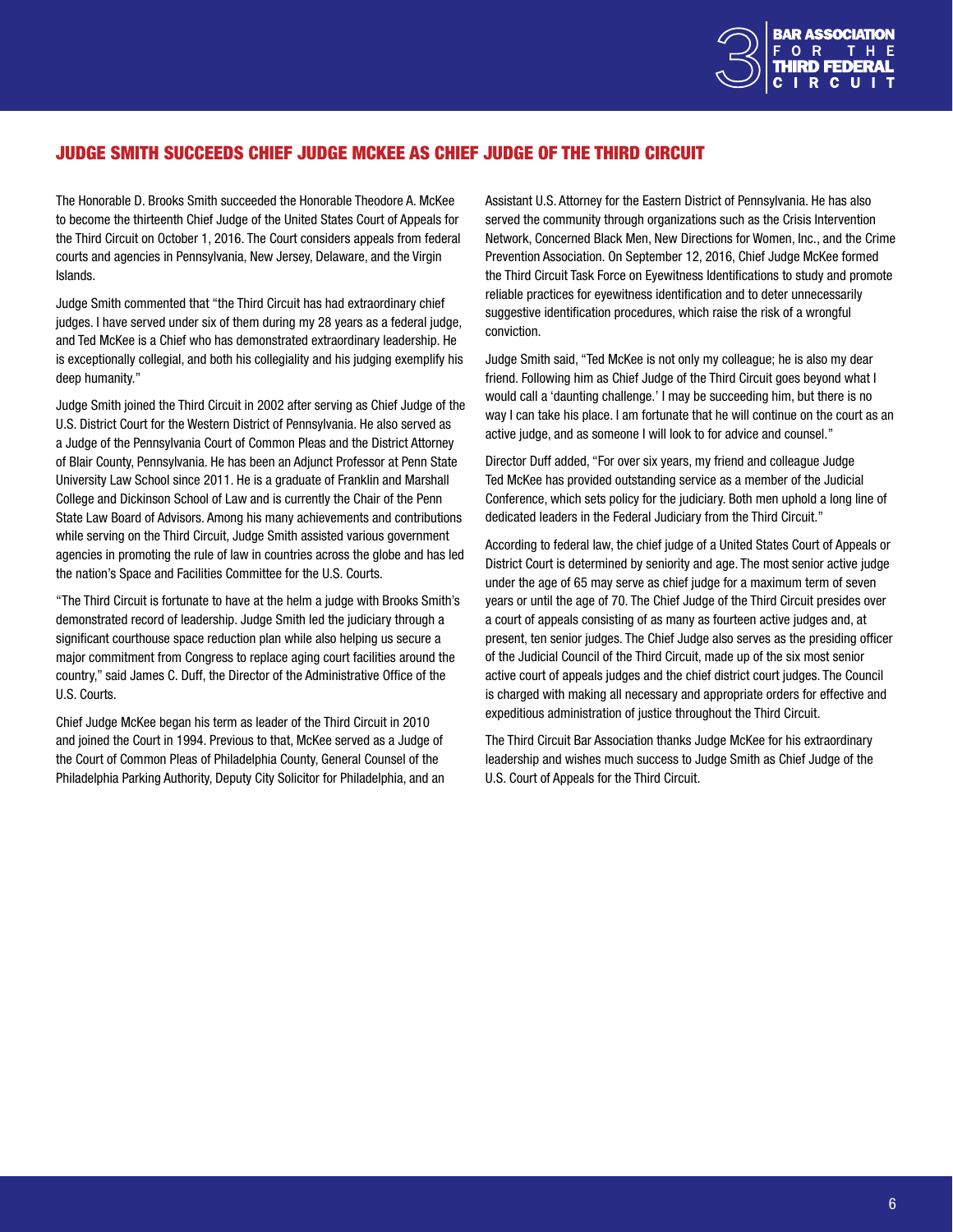

# THIRD CIRCUIT TASK FORCE ON EYEWITNESS IDENTIFICATIONS

On September 12, 2016, then-Chief Judge Theodore A. McKee of the United States Court of Appeals for the Third Circuit announced the formation of a Third Circuit Task Force on Eyewitness Identifications. This seventeen-person Task Force will be co-chaired by Judge McKee and Judge Mitchell S. Goldberg of the District Court for the Eastern District of Pennsylvania. The Third Circuit covers all federal courts in Pennsylvania, New Jersey, Delaware, and the Virgin Islands.

The members appointed to the Task Force include representative judges from the Court of Appeals and each District Court in the Third Circuit. These judges are joined by several subject-matter experts on eyewitness identifications: James V. Wade, Federal Defender for the Middle District of Pennsylvania; Charles M. Oberly, III, United States Attorney for the District of Delaware; John J. Brosnan, Assistant Special Agent-in-Charge, FBI, Philadelphia Division; Robert Czepiel, Jr., Supervising Deputy Attorney General for the State of New Jersey; Dr. Jennifer E. Dysart, Associate Professor of Psychology, John Jay College of Criminal Justice; and Professor Jules Epstein, Temple University Beasley School of Law. Chief Judge McKee's Order appointing the Task Force is available [here.](http://www.ca3.uscourts.gov/sites/ca3/files/ThirdCircuitTaskForceEyewitnessIdOrder.pdf)

With leading advocates and scholars working closely with the judges, the Task Force will make recommendations regarding jury instructions, the use of expert testimony, and other procedures and policies to promote reliable practices for eyewitness identification and to deter unnecessarily suggestive identification procedures, which raise the risk of a wrongful conviction. The Task Force plans to study available research pertaining to best practices for criminal investigations and courtroom procedures, including protocols for obtaining identifications, expert testimony during trial, jury instructions, and any other area pertaining to eyewitness identifications and testimony that can minimize the risk of wrongful convictions.

Judge McKee has set a nine-month time frame for the Task Force to complete its work and issue a Final Report and Recommendations. The Final Report is expected by June 9, 2017. The Recommendations are expected to touch upon a variety of subjects important to the accuracy of eyewitness identifications and minimizing the likelihood of wrongful convictions, including proposed jury instructions that are specific to the evaluation of eyewitness identification testimony, and the use of expert testimony to better inform jurors about eyewitness identification testimony.

Judge McKee has expressed his gratitude to the members of the Task Force for their willingness to volunteer their time and expertise to this important undertaking.

## THIRD CIRCUIT PRACTICE GUIDE, THIRD EDITION

The Third Circuit Bar Association is pleased to present its guide to practice before the United States Court of Appeals for the Third Circuit. The guide provides straightforward answers to some of the more common questions we hear from lawyers whose practices may not take them to the Third Circuit on a regular basis. Complimentary hard copies will be mailed to all 3CBA members in the near future.

The Third Circuit Practice Guide is available on the 3CBA's website, www.thirdcircuitbar.org, and can be downloaded [here](http://thirdcircuitbar.org/documents/3d Circuit Practice Guide rev 2016.pdf).

# NOTICE TO COUNSEL – AMENDMENTS TO THE FEDERAL RULES OF APPELLATE PROCEDURE

Amendments to the Federal Rules of Appellate Procedure effective December 1, 2016 lower the word limits for briefs. These amendments also convert page limits into word limits for other documents such as motions, petitions for rehearing, and petitions for mandamus.

Briefs filed after December 1, 2016 must conform to the new word limits. If an extension of time to file an appellant's brief is granted and the due date is beyond December 1, the new word limits apply. However, if the first brief in the case was filed before December 1, 2016, appellee/respondent's brief and subsequent briefs may use the pre-December 1 word limits. This exception applies only to briefs; motions, Rule 28(j) letters and petitions for rehearing must conform to the new word limits.

The comment to the amendment to Rule 32 states, "In a complex case, a party may need to file a brief that exceeds the type-volume limitations specified in these rules, such as to include unusually voluminous information explaining relevant background or legal provisions or to respond to multiple briefs by opposing parties or amici. The Committee expects that courts will accommodate those situations by granting leave to exceed the type-volume limitations as appropriate." The Court has reviewed the standing order of January 9, 2012 which discourages motions to exceed the word limits. The Court has determined that insofar as the order provides for granting a motion for excess words in extraordinary circumstances such as complex multi-party cases or when "the subject matter clearly requires expansion of the word limits" the order is in harmony with the comment to Rule 32 and will remain in force.

The full report and text of the Amendments are posted on the Court's website. Counsel should read and become familiar with the changes to the Rules. Counsel's attention is particularly directed to Rule 4(a)(4) which clarifies that a motion listed in the Rule that is made after the time allowed by the Civil Rules will not toll the time for appeal and Rule 26(c) which "is amended to remove service by electronic means under Rule 25(c)(1)(D) from the modes of service that allow 3 added days to act after being served." Committee Note to Rule 26(c).